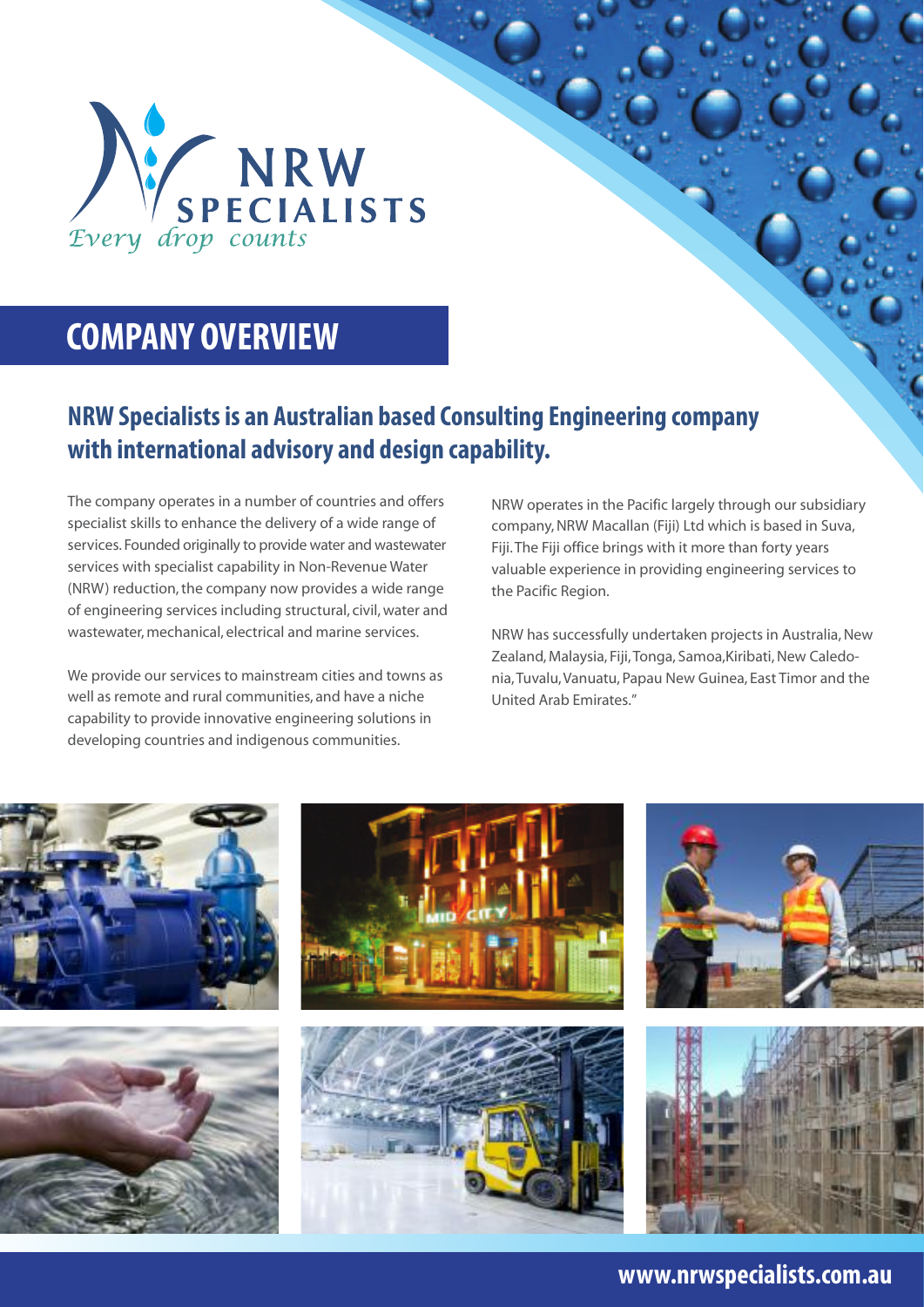### **WATER AND WASTEWATER**

NRW has significant water and wastewater experience gained in a number of different countries. Water services extend from high level organisational assessments and Capital Works Program reviews through to design and supervision of water and wastewater infrastructure. Key services include Water and Wastewater Treatment Plant designs, pipeline design, Non-Revenue Water (NRW) reduction, pump station design, river intake design, small dam design and water retaining structures (reservoir) design. The latest software is utilised for activities such as hydraulic analysis and detailed design. In particular, NRW Specialists is able to offer specialist services in the reduction of Non Revenue Water (NRW).

# **MECHANICAL**

NRW undertakes a wide range of mechanical engineering services and has developed a reputation for the quality of its work and the range of the services provided. Typical services include inspections of various installations to identify the condition and reliability of the assets, assessment of existing structures and performance of tower cranes. In particular, NRW has undertaken the structural assessment and condition assessment of a number of telecommunications towers in the Pacific.

# **ELECTRICAL**

A range of electrical works have been undertaken by NRW ranging from minor domestic/commercial works through to major lighting projects at industrial or recreational facilities. Lighting for sports facilities such as Lawaqa Stadium in Fiji has been undertaken together with major industrial main switchboards to lighting for medical operating theatres, general purpose entertainment halls and factories. Design requirements for many diesel driven generators have also been carried out at numerous locations particularly at remote communities. Such works have included the sourcing and selection of the most suitable and cost effective units, from design to final commissioning.



#### **ROADS AND B**

The company has a tural design to prov needs. The key serv with due considerat  $interactions$  best p appropriate standal of the road design particles support bridges at

# **LAND DEVELO**

NRW undertakes land of the services nam and electricity. All o standards by experi such as 12D and Au

# **MARINE**

NRW has undertake marine navigation tures. Design, supe have included slipw have included upqi expansions to a ship and expansions to resorts have also be

# **WHERE WE W**

NRW continues to countries and mana country or external NRW has provided countries, Australia, Emirates, Tonga, Sai Islands, Tuvalu, Vanu









NRW operates effectively using its Australian based company and its Pacific based company "NRW Macallan (Fiji) Ltd". NRW Specialists (Pty) Ltd being based in Australia, manages the Australian and New Zealand based works as well as a number of projects outside of Australasia. NRW Macallan (Fiji) Ltd, based in Suva, Fiji uses its extensive Pacific experience to provide services to the greater Pacific Region.

Due to the fact that NRW undertakes many projects in overseas countries where it does not have a full time presence, specific projects often require a full time project office to provide local support and deliver key results for Clients. Project offices are therefore established and staffed for specific projects in the relevant overseas country. These Project Offices are supported by both the Australia and Fiji based companies.

#### **PROJECT AND PROGRAM MANAGEMENT**

The delivery of high quality projects requires the assignment of skilled Project managers working to tried and tested systems that support the end result. Our Project Managers are supported by our in-house systems that have been developed to suit varied conditions while adopting best practice concepts from countries such as Australia and New Zealand. While we adopt rigorous Quality assurance systems, we are also always open to adopting new emerging styles of management and engineering concepts where we can see value to our clients.

# **STRUCTURES**

The structural engineering services offered by the company are extensive and modern using state of the art design software including computer aided design, drafting and proprietary software such as AutoCAD, 12D, Microstran, ETABS and MS Towers. The company has undertaken a wide range of structural design and construction supervision services for residential, commercial and industrial clients.

Typical structural professional engineering services include design of single story to multi-level buildings, cyclone assessments and certificates, retaining walls, sports stadiums, hotels, structural design of factories, island resorts and resort swimming pools, structural analysis of existing facilities, analysis and design of telecommunications towers and masts, design of spillage bunding for petrochemical companies, design of marine structures and road and pipe bridges.

NRW





# **HOW WE OPERATE**<br>NRW operates effectively using its Australian based<br>**OUR SERVICES:**